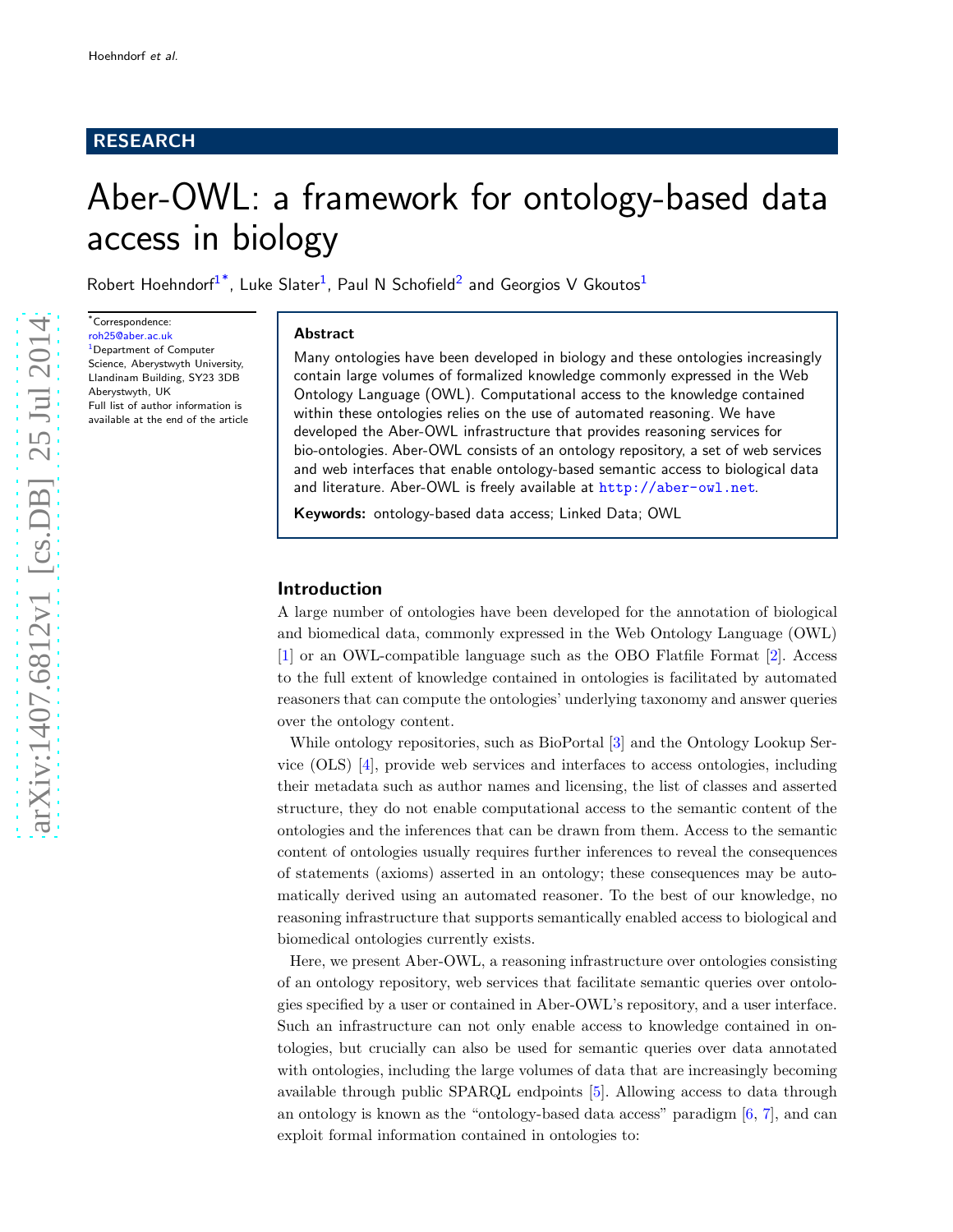- identify possible inconsistencies and incoherent descriptions [\[8](#page-10-9)],
- enrich possibly incomplete data with background knowledge so as to obtain more complete answers to a query (e.g., if a data item referring to an organism has been characterized with findings of pulmonary stenosis, overriding aorta, ventricular septal defect, and right ventricular hypertrophy, and the ontology – or the set of ontologies it imports – contains enough information to allow, based on these four findings, the inference of a Tetralogy of Fallot condition, then the data item can be returned when querying for Tetralogy of Fallot even in the absence of it being explicitly declared in database)  $[6, 9]$  $[6, 9]$  $[6, 9]$ ,
- enrich the data schema used to query data sources with additional information (e.g., by using a class in a query that is an inferred super-class of one or more classes that are used to annotate data items, but the class itself is never used to characterize data) [\[6](#page-10-7)], and
- provide a uniform view over multiple data sources with possibly heterogeneous, multi-modal data [\[6,](#page-10-7) [7\]](#page-10-8).

To demonstrate how Aber-OWL can be used for ontology-based access to data, we provide a service that performs a semantic search over Pubmed and Pubmed Central articles using the results of an Aber-OWL query, and a service that performs SPARQL query extension so that the results of Aber-OWL queries can be used to retrieve data accessible through public SPARQL endpoints. In Aber-OWL, following the ontology-based data access paradigm  $[6, 7]$  $[6, 7]$  $[6, 7]$ , we specify the features of the relevant information on the ontology- and knowledge level [\[10](#page-11-1)], and retrieve named classes in ontologies satisfying these condition using an automated reasoner, i.e., a software program that can identify whether a class in an ontology satisfies certain conditions based on the axioms specified in an ontology. Subsequently, we embed the resulting information in database, Linked Data or literature queries.

Aber-OWL can be accessed at <http://aber-owl.net>. The Aber-OWL software is freely available at <https://github.com/reality/SparqOWL> can be installed locally by users who want to provide semantic access to their own ontologies and support the use of their ontologies in semantic queries.

#### Materials and Methods

#### Aber-OWL

The Aber-OWL software can be configured with a list of URIs that contain ontology documents (i.e., OWL files) and employs the OWL API [\[11](#page-11-2)] to retrieve the ontologies that are to be included in the repository. For each ontology document included in the repository, the labels and definitions of all classes contained within the ontology (as well as of all the ontologies it imports) are identified based on OBO Foundry standards and recommendations: we use the rdfs:label annotation property to identify class labels for each ontology (as well as of all the ontologies it imports), and we employ the *definition* ([http://purl.obolibrary.org/obo/IAO](http://purl.obo-library.org/obo/IAO_0000115)\_0000115) annotation property, defined in the Information Artifact Ontology, to identify the text definitions of a class.

Labels of the classes occurring in each ontology, as well as of all the ontologies it imports, are stored in a trie (prefix tree). The use of a trie ensures that class labels can be searched efficiently, for example when providing term completion recommendations.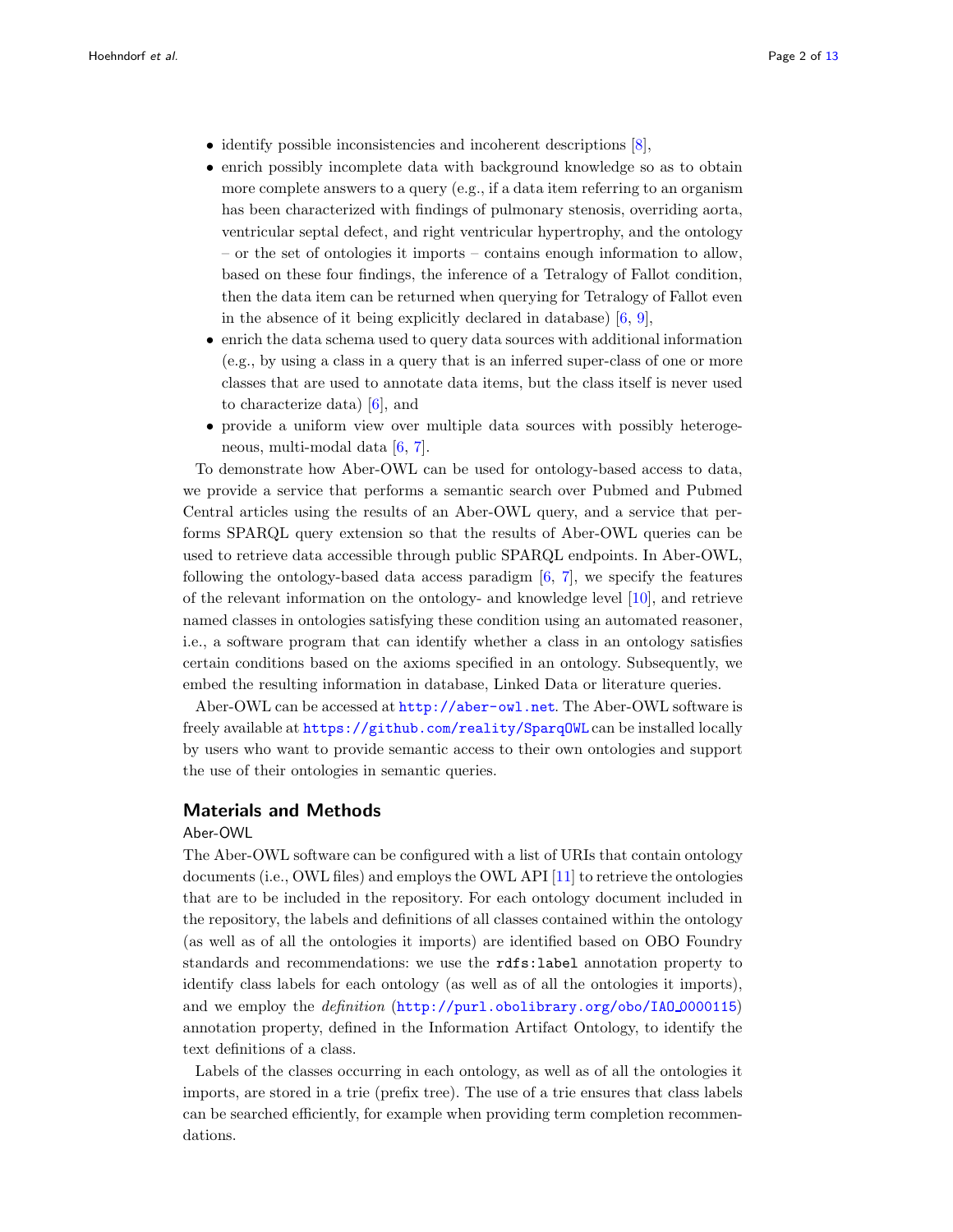Upon initiating the Aber-OWL web services, we classify each ontology using the ELK reasoner  $[12]$ , i.e., we identify the most specific sub- and super-classes for each class contained in the ontology using the axioms contained within it. The ELK reasoner supports the OWL EL profile [\[13\]](#page-11-4) and ignores ontology axioms that do not fall within the OWL EL subset. The benefit of using the OWL EL profile is the support for fast, polynomial-time reasoning, and the OWL EL subset is a suitable dialect for a large number of biomedical ontologies [\[14\]](#page-11-5). While we currently use ELK for the Aber-OWL infrastructure, it is possible for a user to install an Aber-OWL server that employs different OWL reasoners, such as  $\text{Hermi}T$  [\[15\]](#page-11-6) or Pellet [\[16\]](#page-11-7), using the standard reasoner interface of the OWL API.

Querying is performed by transforming a Manchester OWL Syntax [\[17\]](#page-11-8) query string into an OWL class expression using the OWL API and then Aber-OWL's short-form provider is employed to provide the mappings of the OWL class and the property URIs to the class and property labels. If this transformation fails (i.e., when the query string provided is not a valid OWL class expression within the ontology being queried), an empty set of results is returned. If the transformation succeeds, the ELK reasoner is used to retrieve sub-, super- or equivalent classes of the resulting OWL class expression. The type of query (sub-class, super-class, or equivalent class) is specified by the user and defaults to a sub-class query. Queries in which the URL of the ontology document is not specified are delegated to all ontologies in Aber-OWL's repository. Consequently, results may be returned from different ontologies. If a URL is specified as part of a query but the ontology it corresponds to is not available within Aber-OWL's repository, an attempt is made to retrieve the ontology from the URL, which is then classified and then the query results over the classified ontology are returned to the user. Should this process fail, an empty set of results is returned.

The results of an Aber-OWL query are provided in JSON format [\[18\]](#page-11-9) and consist of an array of objects containing information about the ontology classes satisfying the query: the URI of the ontology document queried, the IRI of the ontology class, the class label and the definition of the class. Detailed documentation of the web services is available at the Aber-OWL web site.

We implemented a web server that can be used to access the Aber-OWL's ontology repository and reasoning services. The web server features a JQuery-based [\[19\]](#page-11-10) interface and uses AJAX [\[20](#page-11-11)] to retrieve data from the Aber-OWL web services.

#### Aber-OWL: Pubmed

Aber-OWL: Pubmed is built on top of the Aber-OWL reasoning infrastructure. It employes the Aber-OWL reasoning infrastructure to resolve a semantic query formulated in Manchester OWL Syntax and retrieve a set of named classes that satisfy the query. In particular, depending on the type of query, all subclasses, superclasses or equivalent classes that satisfy a class description in Manchester OWL syntax within one or all ontologies in Aber-OWL's repository, or within a user-specified ontology, are returned by Aber-OWL. The results of the Aber-OWL query is a set of class descriptions, including the class URI, the label and the definition of the class. We use the results to perform a Boolean textual search over a corpus of articles.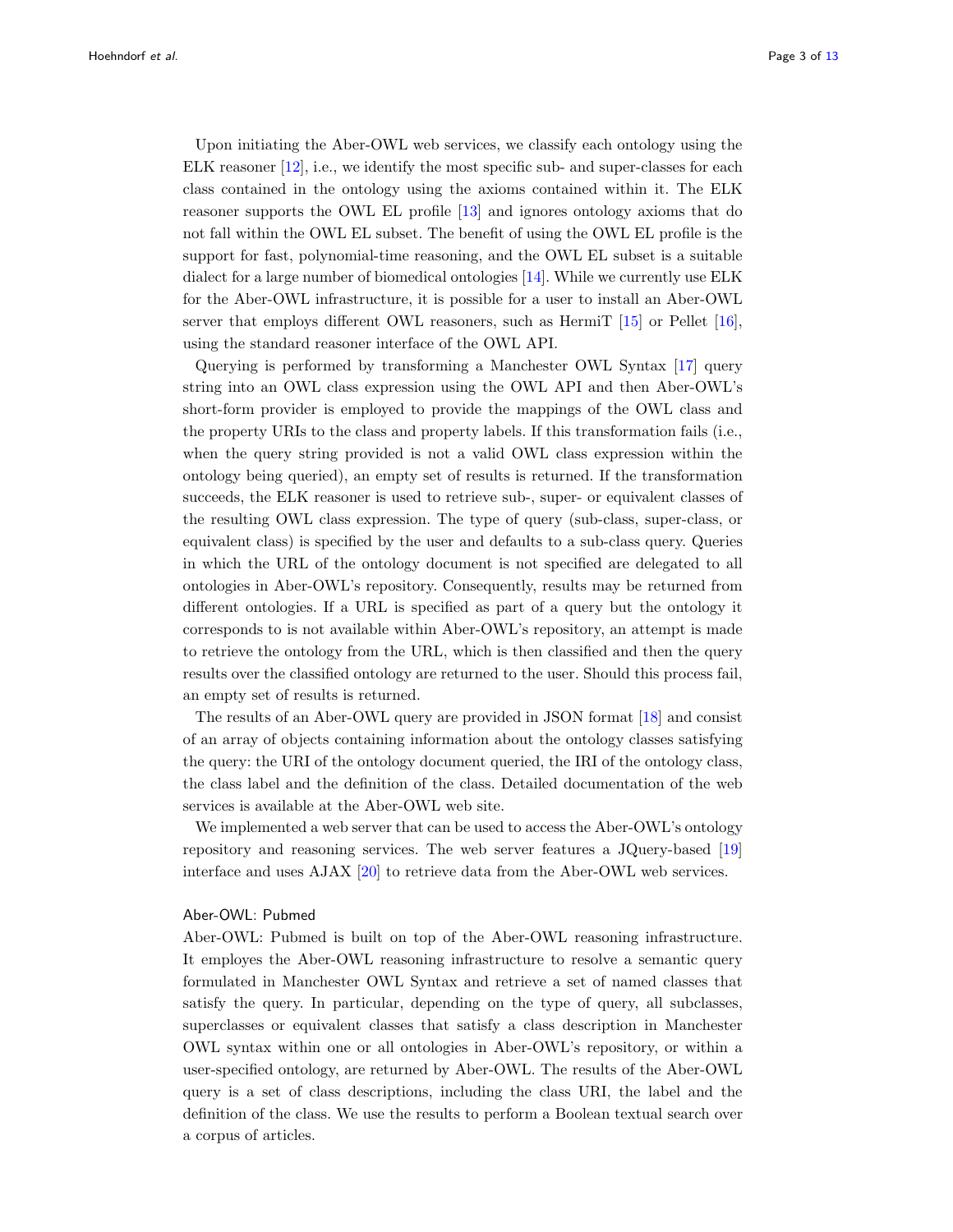We use the Apache Lucene framework [\[21](#page-11-12)] to create a fulltext index of all titles and abstracts in MEDLINE/PubMed 2014 [\[22](#page-11-13)], and all fulltext articles in Pubmed Central [\[23\]](#page-11-14). Before indexing, every text is processed using Lucene's English language standard analyzer which tokenizes and normalises it to lower case as well as applies a list of stop words.

For a user-specified query in Manchester OWL syntax, we construct a Lucene query string from the set of class descriptions returned from the Aber-OWL services. In particular, we concatenate each class label using Lucene's OR operator. As a result, the Lucene query will match any article (title, abstract or fulltext) that contains a label of a class satisfying the semantic query. It is also possible to conjunctively perform multiple semantic queries by providing more than one query in Manchester OWL syntax.

#### Aber-OWL: SPARQL

Data in biology is commonly annotated to named classes in ontologies, identified through a URI or another form of identifier that usually directly maps to a URI. Pieces of data may refer to genes and proteins, text passages, measurements and other observations, and can be presented in multi-modal form as text, formal statements, images, audio or video recordings. This information is increasingly being made available as Linked Data through publicly available SPARQL endpoints [\[5](#page-10-6), [24](#page-11-15)].

To semantically access ontology-annotated data contained in datasets available through public SPARQL endpoints, we provide a service which extends the SPARQL language with syntax which allows the user to include Aber-OWL resultsets within the query. This comprises of a list of class URIs returned by Aber-OWL, which can then be used to match data in the SPARQL endpoint. SPARQL query expansion is implemented using the PHP SPARQL library [\[25\]](#page-11-16) and is available both as a web service and through a web interface that can be accessed through Aber-OWL's main web site.

## Results

#### Aber-OWL

The Aber-OWL framework can be used to retrieve all super-classes, equivalent classes or sub-classes resulting from a Manchester OWL Syntax query. The classes are retrieved either from a specific ontology in Aber-OWL's ontology repository, from all ontologies in the repository, or from a user-specified ontology that can be downloaded from a specified URI. In our installation of Aber-OWL at <http://aber-owl.net>, the complete library of OBO ontologies [\[26](#page-11-17)] is imported as well as several user-requested ontologies.

Using our web server, any ontology in Aber-OWL's ontology repository can be queried and the results subsequently displayed. Furthermore, following execution of any Aber-OWL query, the web interface provides the means to use the query in Aber-OWL: Pubmed so as to search and retrieve relevant biomedical literature, or in Aber-OWL: SPARQL to construct a query for data annotated to one of the resulting classes.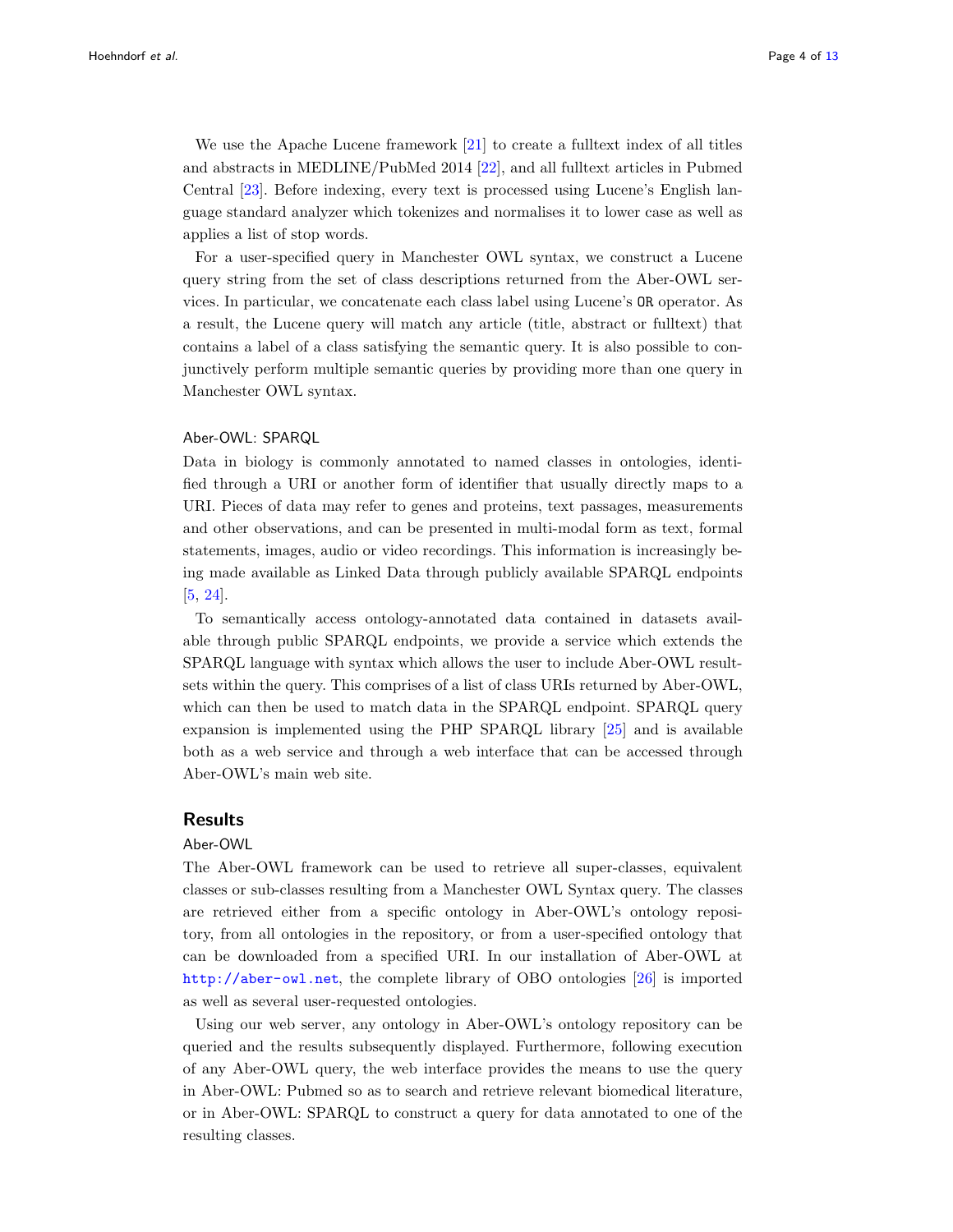#### Ontology-based access to literature

Aber-OWL: Pubmed enables ontology-based semantic access to biomedical literature. It combines the information in biomedical ontologies with automated reasoning to perform a literature query for all things that can be inferred from a class description within one or more ontologies. For example, a query for the class 'ventricular septal defect' will return articles in which, among others, 'tetralogy of fallot' is mentioned due to 'tetralogy of fallot' being inferred to be a subclass of 'ventricular septal defect' in the Uberpheno [\[27\]](#page-11-18) and Human Phenotype [\[28\]](#page-11-19) ontologies. Since Aber-OWL uses an automated reasoner to identify subclasses, this information does not have to be asserted in the ontology but rather is implied by the ontology's axioms.

Aber-OWL: Pubmed can also perform more complex queries, such as for articles containing mentions of subclasses of 'part\_of some 'apoptotic process' and part of some regulation, and articles mentioning regulatory processes that are a part of apoptosis will be returned. Such queries are only possible through the application of automated reasoning over the knowledge contained in the biomedical ontologies, and go beyond the state of the art in that they enable a genuinely semantic way of accessing biomedical literature based on the knowledge contained in the ontologies.

Finally, Aber-OWL: Pubmed can also be used to identify co-occurrences of multiple Aber-OWL queries. For example, a conjunctive combination of two sub-class queries, one for 'ventricular septal defect' and another for part of some heart, will return articles that contain references to both parts of the heart (such as the aorta) and particular types of ventricular septal defects, e.g., muscular or membranous defects, as well as complex phenotypes such as the Tetralogy of Fallot.

Aber-OWL: Pubmed is accessible through a basic web interface at <aber-owl.net/aber-owl/pubmed/> in which queries can be executed, the articles satisfying the queries will be displayed, and matching text passages in the title, abstract or fulltext will be highlighted. Furthermore, Aber-OWL: Pubmed can be accessed through web services and thereby can be embedded in web-based applications.

#### Ontology-based access to linked data

Aber-OWL: SPARQL provides semantic access to Linked Data by expanding SPARQL queries with the results returned by an Aber-OWL query. Query expansion is performed based on SPARQL syntax extended by the following construct: OWL [querytype] [<Aber-OWL service URI>] [<ontology URI>]

{ [OWL query] }

For example, the query

OWL subclass <http://aber-owl.net/aber-owl/service/>

<http://purl.obolibrary.org/obo/go.owl> { part\\_of some 'apoptotic process' }

will return a set of class URIs that satisfy the query part of some 'apoptotic process' in the Gene Ontology (GO) [\[29\]](#page-11-20), and the results will be embedded in the SPARQL query. For this purpose, the OWL statement is replaced by the Aber-OWL: SPARQL service with a set of class URIs. There are two main forms in which the OWL statement can be embedded within a SPARQL query. The first is the VALUES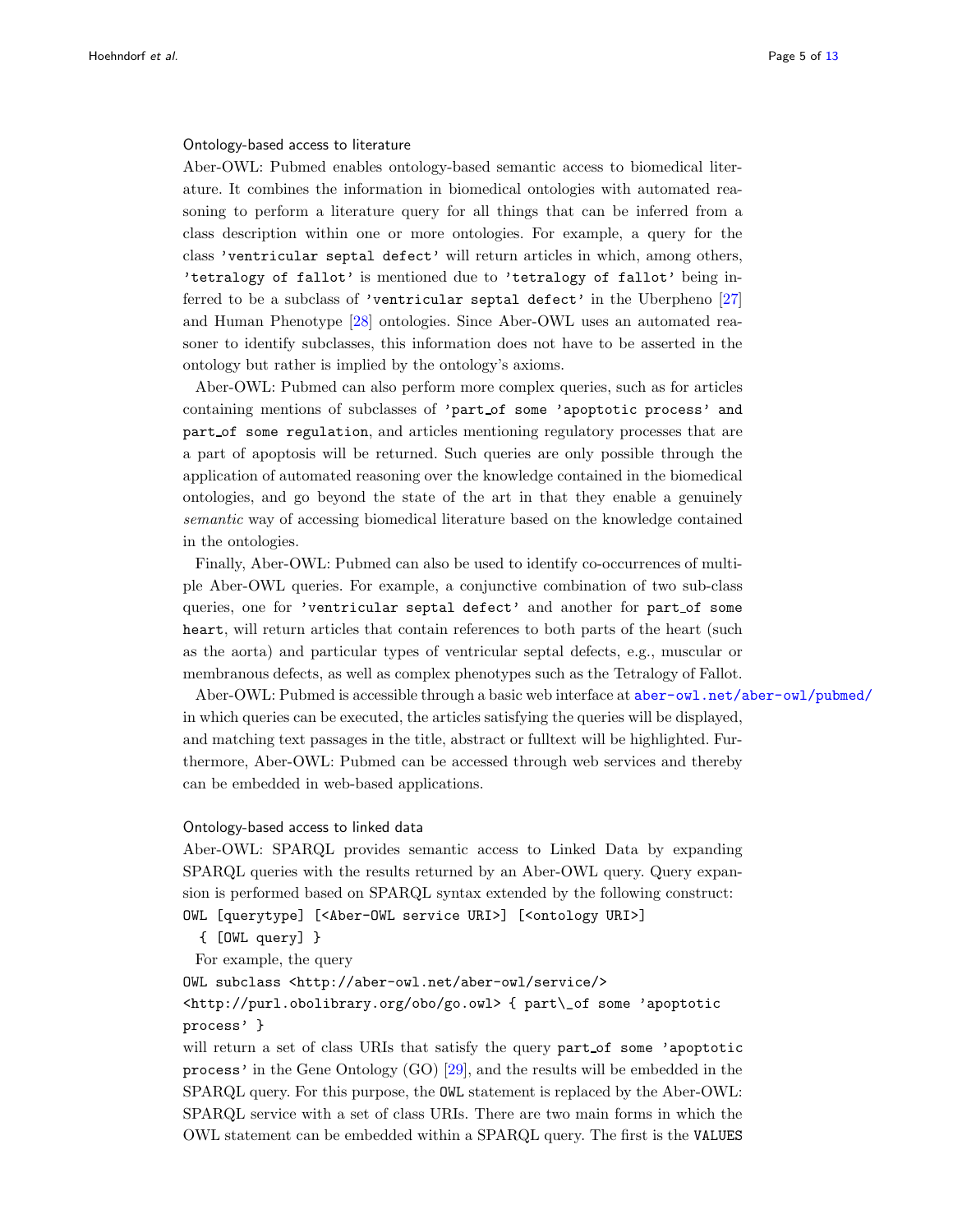form in which the results of the OWL query are bound to a variable using the SPARQL 1.1 VALUES statement. For example,

VALUES ?ontid {

```
OWL subclass <http://aber-owl.net/aber-owl/service/> <>
  { part_of some 'apoptotic process' }
```
}

will bind the ontology URIs resulting from the OWL query (part of some 'apoptotic process') to the SPARQL variable ?ontid. The second form in which the OWL statement is useful is in the form of a FILTER statement. For example, the query

FILTER (

```
?ontid IN ( OWL subclass <http://aber-owl.net/aber-owl/service/> <>
  { part_of some 'apoptotic process'} )
```
)

will filter the results of a SPARQL query such that the values of ?ontid must be in the result list of the OWL query.

As many SPARQL endpoints use different URIs to refer to classes in ontologies, we have added the possibility to re-define prefixes for the resulting ontology classes such that they match the IRI scheme used by a particular SPARQL endpoint. When this feature is used, the class IRIs resulting from an OWL query will be transformed into a prefix form similar to the format used in the OBO Flatfile Format [\[2](#page-10-3)], and the appropriate prefix definition will be added to the SPARQL query if it has not been defined in the query already. For example, the UniProt SPARQL endpoint (<http://beta.sparql.uniprot.org>) uses the URI pattern [http://purl.uniprot.org/go/<id>](http://purl.uniprot.org/go/<id) to refer to Gene Ontology classes, the EBI BioModels endpoint uses [http://identifiers.org/go/<id>](http://identifiers.org/go/<id), while the URI policy of the OBO Foundry [\[30\]](#page-11-21) specifies that the URI pattern [http://purl.obolibrary.org/obo/GO](http://purl.obolibrary.org/obo/GO_<id)\_<id> should be used. The latter URI scheme is the one employed by Aber-OWL since this is the authoritative URI provided in the ontology document. Using the prefix format will transform the results of the Aber-OWL query from URIs into strings of the type GO: <id> and the appropriate prefix to the SPARQL query (i.e., PREFIX GO: [<http://purl.obolibrary.org/obo/GO](http://purl.obolibrary.org/obo/GO_) > will be added. Changing this prefix defi-nition statement to PREFIX GO: [<http://purl.uniprot.org/go/>](http://purl.uniprot.org/go/) will effectively rewrite the URIs so that they can be used in conjunction with the URI scheme employed by the UniProt SPARQL endpoint. Alternatively, the SPARQL query can employ a dedicated mapping service, possibly in the form of a SPARQL endpoint with access to same As statements, to convert between URI schemes used in different places.

Use case: Find all human proteins associated with a 'part of apoptosis' in UniProt We can demonstrate the possibilities of using the Aber-OWL: SPARQL query expansion service by retrieving all human proteins in UniProt [\[31](#page-11-22)] annotated to part of some 'apoptotic process'. To achieve this goal, we use the SPARQL 1.1 VALUES statement to bind the results to a variable ?ontid, and then we can use this variable in the SPARQL query to retrieve all human proteins with a Gene Ontology annotation in ?ontid. The query is shown in Figure [1.](#page-6-0)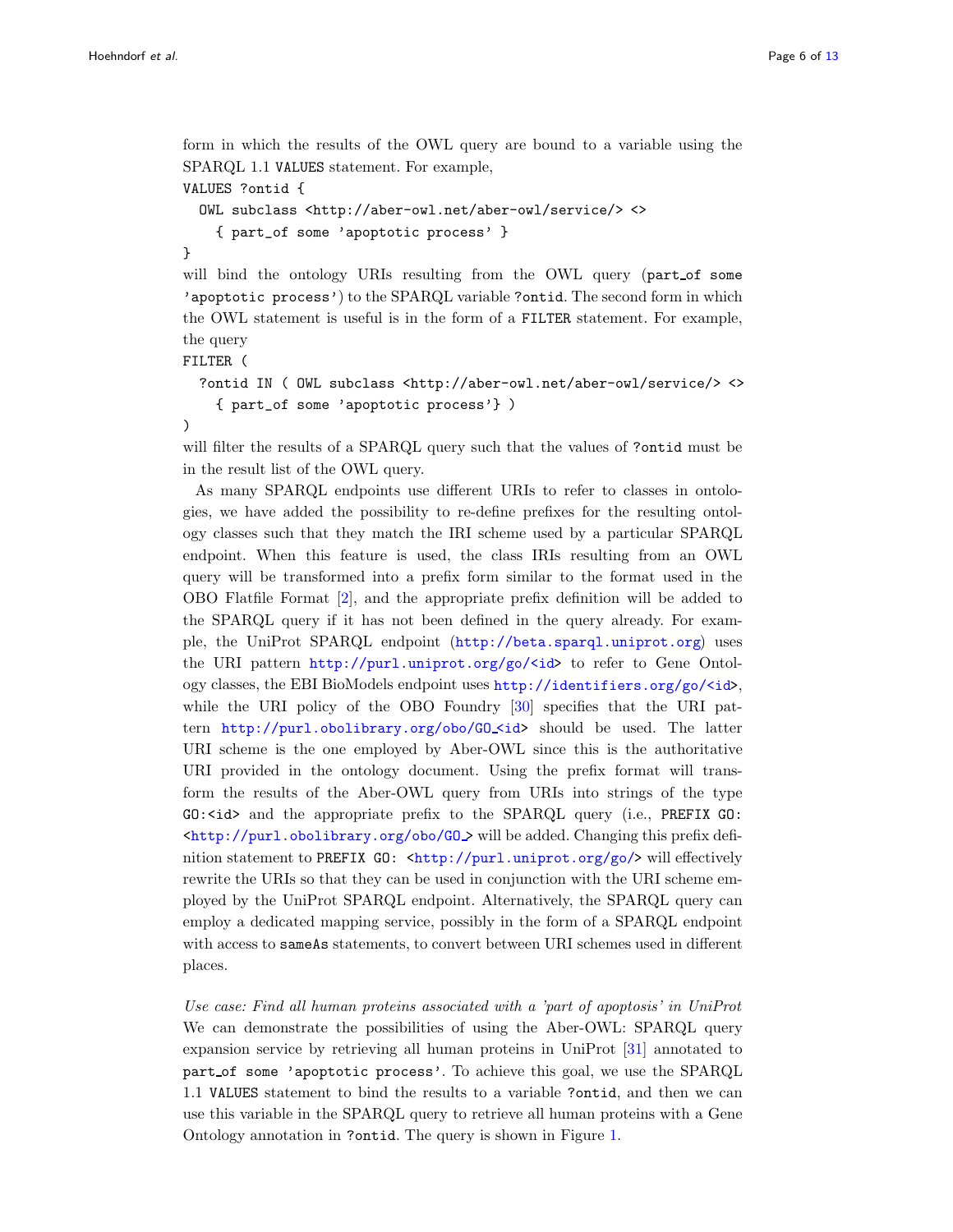```
PREFIX GO: <http://purl.uniprot.org/go/>
PREFIX taxon:<http://purl.uniprot.org/taxonomy/>
PREFIX up: <http://purl.uniprot.org/core/>
PREFIX skos: <http://www.w3.org/2004/02/skos/core#>
SELECT DISTINCT ?pname ?protein ?label ?ontid WHERE {
  ##############################################
  # binds ?ontid to the results of the OWL query
  VALUES ?ontid {
    OWL subclass <http://aber-owl.net/aber-owl/service/> <>
         { part\_of some 'apoptotic process' }
  } .
  ##############################################
  # ?ontid is now bound to the set of class IRIs of the OWL query
        ?protein a up:Protein .
        ?protein up:organism taxon:9606 .
        ?protein up:mnemonic ?pname .
        ?protein up:classifiedWith ?ontid .
        ?ontid skos:prefLabel ?label .
}
Figure 1 A query for all human proteins annotated to a part of apoptosis. The query is executed
against the UniProt SPARQL endpoint at http://beta.sparql.uniprot.org. To rewrite the
URI scheme used by UniProt for GO classes to the URI scheme returned by Aber-OWL,
Aber-OWL: SPARQL must be used with the prefix rewriting option set to true.
```
<span id="page-6-0"></span>As UniProt uses different URIs for GO classes than those returned by Aber-OWL (which are based on the officially endorsed URIs by the OBO Foundry and the Gene Ontology Consortium), the URIs have to be rewritten for the query to succeed. In particular, in Aber-OWL: SPARQL, an option must be activated to rewrite URIs into a "prefix form" (i.e., URIs of the type [http://purl.obolibrary.org/obo/GO](http://purl.obolibrary.org/obo/GO_0008150) 0008150 would be rewritten to GO:0008150), and the SPARQL PREFIX declaration will redefine the prefix to match the URI scheme used in the UniProt SPARQL endpoint.

## Use case: Search GWAS Central for genes and markers significantly involved in ventricular septal defects

We can also utilize the Aber-OWL infrastructure for more powerful queries that use inference over the ontology structure and utilize the results in a SPARQL query. For example, we can use Aber-OWL: SPARQL to query GWAS Central [\[32](#page-11-23)] for markers that have been identified in GWAS studies as significant for ventricular septal defects.

Using the Human Phenotype Ontology (HPO) [\[28\]](#page-11-19) and the definitions that have been developed for the HPO [\[33\]](#page-11-24), we can identify that a Tetralogy of Fallot is a particular type of ventricular septal defect. In particular, according to the axioms contained in the HPO, a Tetralogy of Fallot condition can be inferred from the phenotypes ventricular septal defect, overriding aorta, pulmonary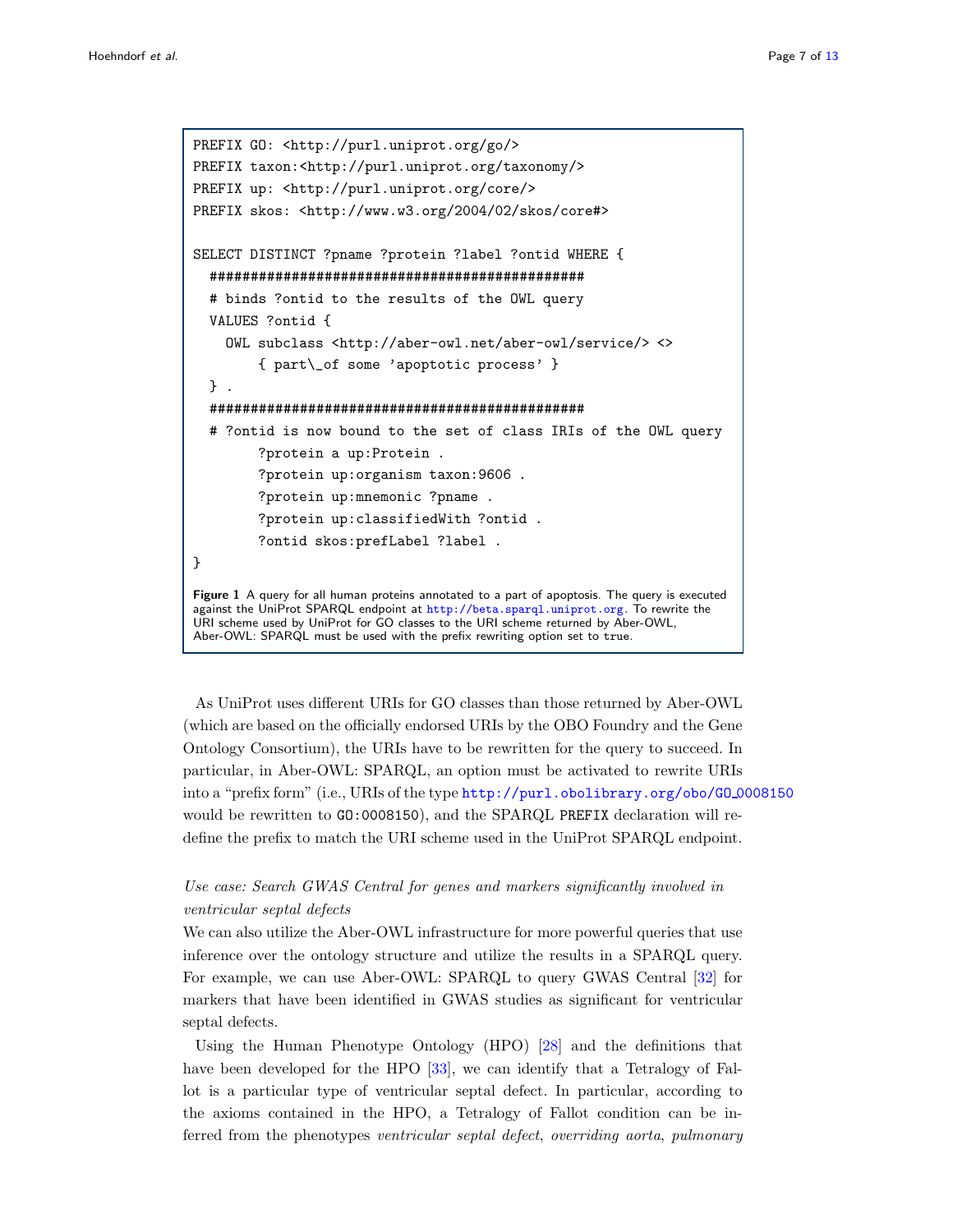```
PREFIX rdf:<http://www.w3.org/1999/02/22-rdf-syntax-ns#>
PREFIX gc:<http://purl.org/gwas/schema#>
PREFIX xsd:<http://www.w3.org/2001/XMLSchema#>
PREFIX obo:<http://www.obofoundry.org/ro/ro.owl#>
SELECT ?gene ?ext_marker_id ?pvalue ?ontid
WHERE
{
    GRAPH ?g
    {
        ?marker gc:associated ?phenotype ;
        gc:locatedInGene ?gene ;
        gc:pvalue ?pvalue;
        obo:hasSynonym ?ext_marker_id.
        ?phenotype gc:hpoAnnotation ?ontid .
    }
    FILTER (xsd:float(?pvalue) <= 1e-10) .
    FILTER (
    ?ontid IN (
      OWL subclass <http://aber-owl.net/aber-owl/service/>
        <http://purl.obolibrary.org/obo/hp.owl>
           { 'ventricular septal defect' }
      )
    ) .
}
Figure 2 A SPARQL query for markers significantly associated with ventricular septal defect. The
query is executed against the GWAS Central SPARQL endpoint at
http://fuseki.gwascentral.org/query.html.
```
valve stenosis and right ventricular hypertrophy. Importantly, no explicit subclass relation between these four key phenotypes and Tetralogy of Fallot is asserted in the HPO. Therefore, reasoning is required to retrieve Tetralogy of Fallot as a subclass of either of these four, or a combination of these four, phenotypes. Similarly, OWL reasoning over the ontology axioms is required to retrieve data annotated to Tetralogy of Fallot when querying for either of the four phenotypes. The queries can also be made more precise by explicitly asking for a condition in which all four of the Tetralogy of Fallot phenotypes must be satisfied: subclasses of 'overriding aorta' and 'ventricular septal defect' and 'pulmonic stenosis' and 'right ventricular hypertrophy' will specifically retrieve the Tetralogy of Fallot condition, including specific sub-types of Tetralogy of Fallot in the HPO.

## **Discussion**

#### Comparison to related work

BioPortal [\[3\]](#page-10-4), the Ontology Lookup Service (OLS) [\[4](#page-10-5)] and Ontobee [\[34](#page-11-25)] are amongst the most widely used ontology repositories in biology. These portals offer a user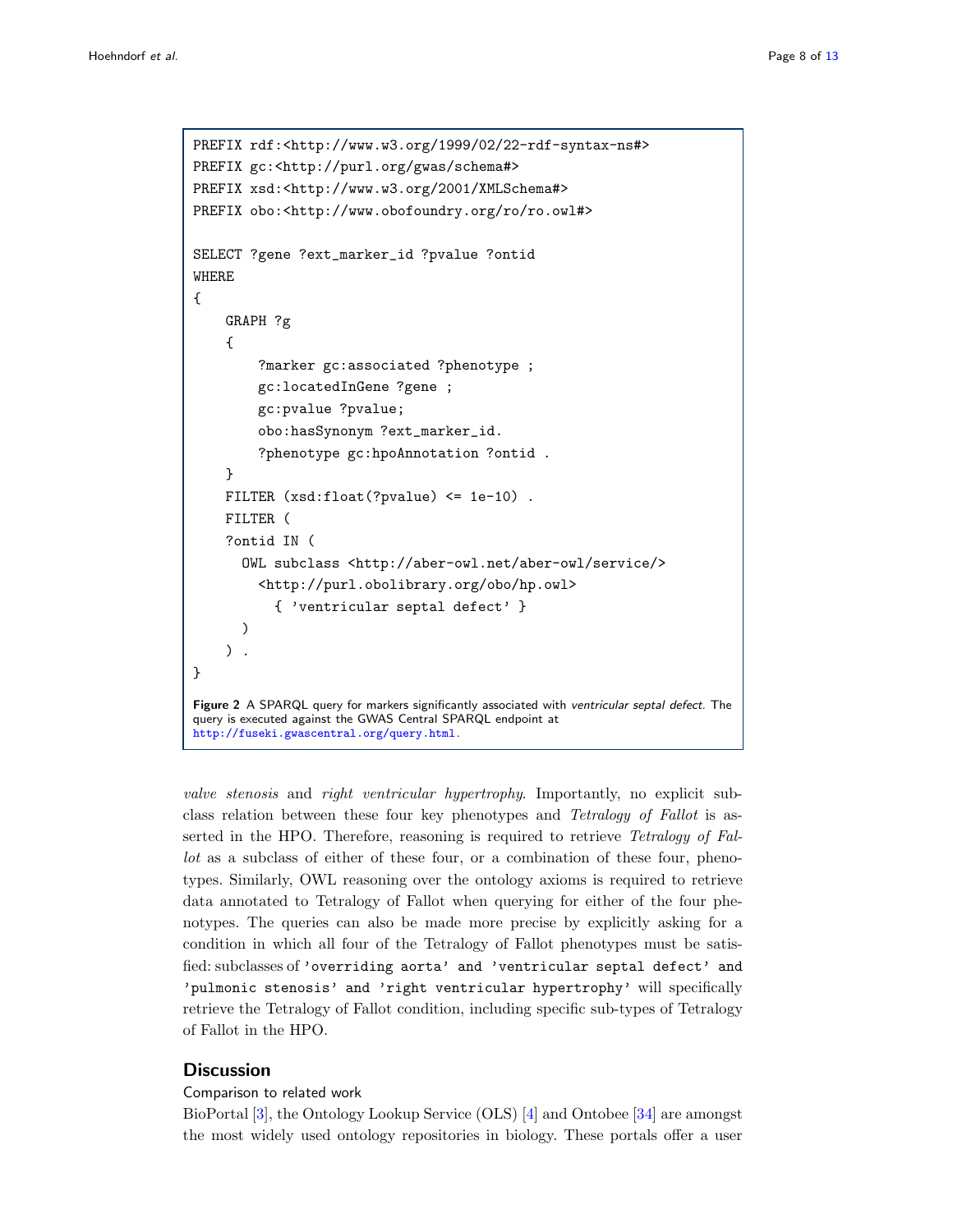interface for browsing ontologies and searching for classes based on the class label (or synonym). They also provide web services that enable programmatic access to the ontologies contained within them. However, neither BioPortal, Ontobee nor OLS allow access to the knowledge that can be derived from the ontologies in the repositories. Aber-OWL, on the other hand, provides a reasoning infrastructure and services for ontologies, without aiming at replacing ontology repositories and the user experience they provide. In the future, we intend to integrate Aber-OWL more closely with other ontology repositories so that the additional information and userinterface widgets provided by these repositories can be combined with the reasoning infrastructure provided by Aber-OWL.

Another related software is OntoQuery [\[35](#page-11-26)], which is a web-based query interface for ontologies that uses an OWL reasoner. It can be used to provide an interface for a single ontology using an OWL reasoner, but does not support use of multiple ontologies or access through web interfaces.

The Logical Gene Ontology Annotations (GOAL) [\[36\]](#page-11-27) outlines an approach to access data annotated with ontologies through OWL reasoning. For this purpose, GOAL constructs a custom knowledge base integrating both the ontology and the annotations, and then uses an OWL reasoner to answer queries over this combined knowledge base. However, GOAL uses exactly one ontology, specifically built to incorporate the data queried (mouse phenotypes) as a part of the OWL ontology so that a reasoner can be used to query both, the ontology and its annotations. Aber-OWL, on the other hand, is a general framework and does not require changes to existing ontologies. Instead, Aber-OWL distinguishes between reasoning on the ontology level and retrieval of data annotated with ontologies.

Several tools and web servers utilize ontologies or structured vocabularies for the retrieval of articles from Pubmed or PubmedCentral. For example, GoPubmed [\[37\]](#page-11-28) classifies Pubmed articles using the GO [\[29\]](#page-11-20) and the Medical Subjects Heading thesaurus [\[38](#page-11-29)]. However, GoPubmed uses only a limited number of ontologies, and while GoPubmed uses the asserted structure of the ontologies, it does not use the knowledge contained within the ontologies' axioms. Aber-OWL: Pubmed, on the other hand, can utilize the knowledge contained in any ontology to perform basic searches in Pubmed abstracts and fulltext articles in Pubmed Central.

A main limitation of Aber-OWL: Pubmed lies with the absence of a specialized entity recognition method to identify occurrences of ontology class labels in text. In particular, for ontologies such as the GO that use long and complex class names, specialized named entity recognition approaches are required to identify mentions of the GO terms in text [\[39,](#page-11-30) [40\]](#page-12-1). Furthermore, Aber-OWL: Pubmed currently uses only the rdfs:label property of classes and properties in ontologies to retrieve literature documents, but ignores possible synonyms, alternative spellings or acronyms that may be asserted for a class. In the future, we will investigate the possibility of adding more specialized named entity recognition algorithms to Aber-OWL: Pubmed for specific ontologies.

Another limitation lies in Aber-OWL's interface. Aber-OWL: Pubmed's webbased interface is not a complete text retrieval system but rather demonstrates the possibility of using ontology-based queries for retrieving text and can be used to aid in query construction. We envision the main use of Aber-OWL: Pubmed in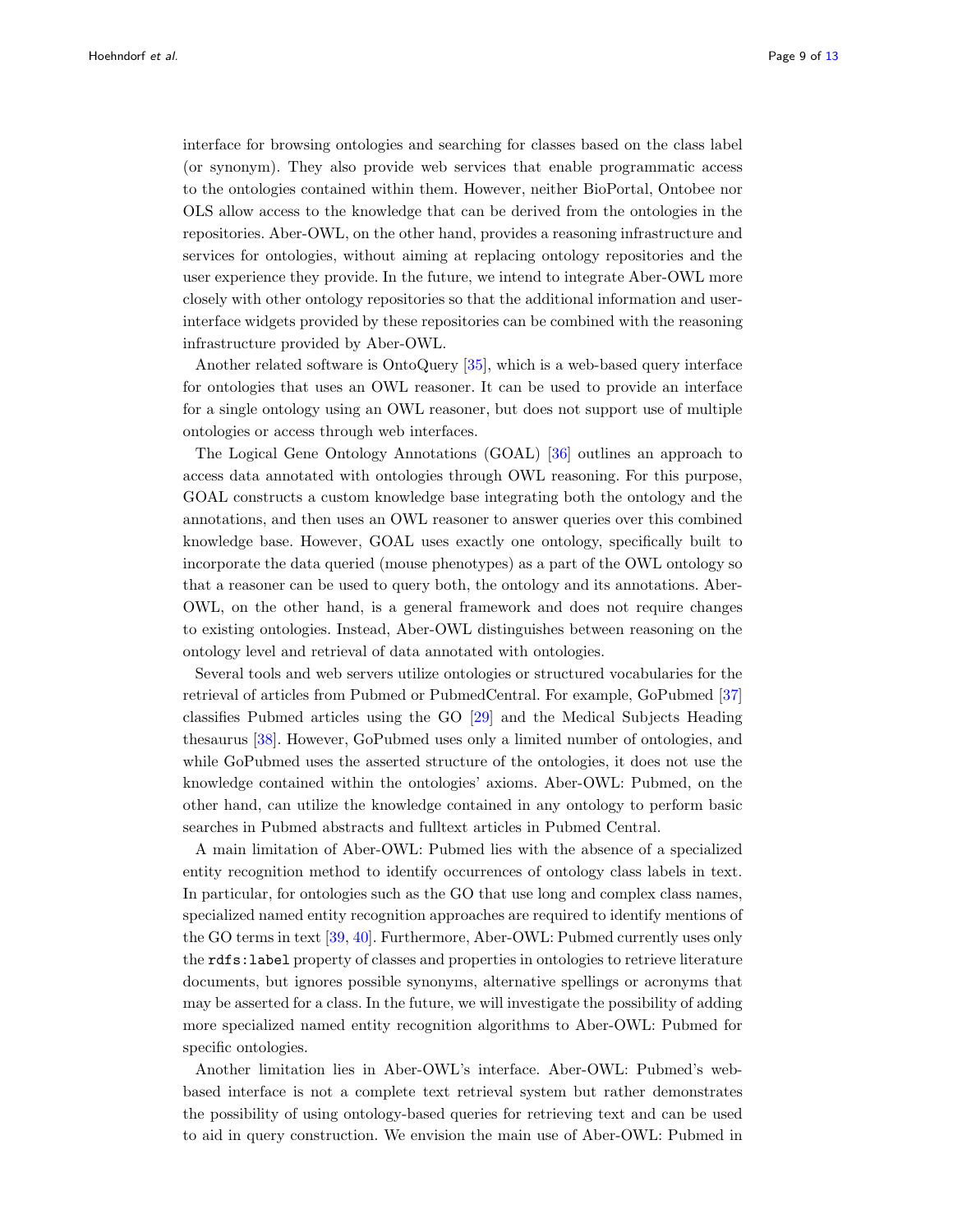the form of its web services that can be incorporated in more complete and more complex text retrieval systems such as GoPubmed or even Pubmed itself.

The use of Aber-OWL: SPARQL differs in three key points from the use of basic access to ontology-annotated data through SPARQL alone:

- 1 Aber-OWL: SPARQL provides access to the semantic content of ontologies even when the ontologies are not available through the SPARQL endpoint that contains the ontology-annotated data.
- 2 Aber-OWL: SPARQL provides access to the inferred ontology structure instead of the asserted structure, even when no OWL entailment regime is activated in a SPARQL endpoint.
- 3 Aber-OWL: SPARQL enables complex queries formulated in Manchester OWL syntax, and can perform these queries even when no OWL entailment regime is activated in a SPARQL endpoint.

In particular, (1) the ontologies used for annotation are not commonly accessible through the same SPARQL endpoint as the actual annotated data. If the SPARQL endpoint supports query federation (using the SPARQL SERVICE block), this problem can usually be resolved if the ontology is available at some place (such as BioPortal) through another SPARQL endpoint. However, in some application settings, a query expansion service may be more efficient than query federation. More importantly, however, (2) Aber-OWL: SPARQL provides access to the structure of an ontology as it is inferred by an OWL reasoner. To achieve a similar outcome using plain SPARQL, the SPARQL endpoint containing the ontology must have an OWL entailment regime [\[41](#page-12-2)] activated; otherwise, only the asserted structure of an ontology is available for queries. We know of no SPARQL endpoint in the biomedical domain currently holding ontologies and simultaneously using an OWL entailment regime; in particular, neither BioPortal nor Ontobee or the OLS currently make use of any kind of OWL entailment. While the first two points can in principle be addressed by applying Semantic Web technologies, queries would still have to be formulated in SPARQL syntax. (3) Aber-OWL: SPARQL uses the Manchester OWL syntax to formulate queries, and Manchester OWL syntax is widely used by ontology developers and users as it is closer to a human-readable sentence and therefore easier to access than other ways of expressing OWL.

#### The need for improved interoperability between biomedical ontologies

The full benefit of a reasoning infrastructure over multiple ontologies can be realized when these ontologies are "interoperable". While interoperability between biomedical ontologies has been extensively discussed [\[8](#page-10-9), [26](#page-11-17), [42,](#page-12-3) [43\]](#page-12-4), we can nevertheless identify several shortcomings through the use of Aber-OWL. Firstly, ontology class names and relation names are not standardized. For example, the current library of ontologies included in Aber-OWL uses several different names (and URIs) for the part-of relation, including part of, part-of, 'part of' and PartOf. While each relation is usually consistently applied within a single ontology, the use of different URIs and labels for the same relation leads to difficulties when utilizing more than one ontology. The non-standardized use of relation names is particularly surprising as the OBO Relation Ontology [\[43\]](#page-12-4) aimed to achieve the goal of using standard relations and common relation names almost 10 years ago. One possible explanation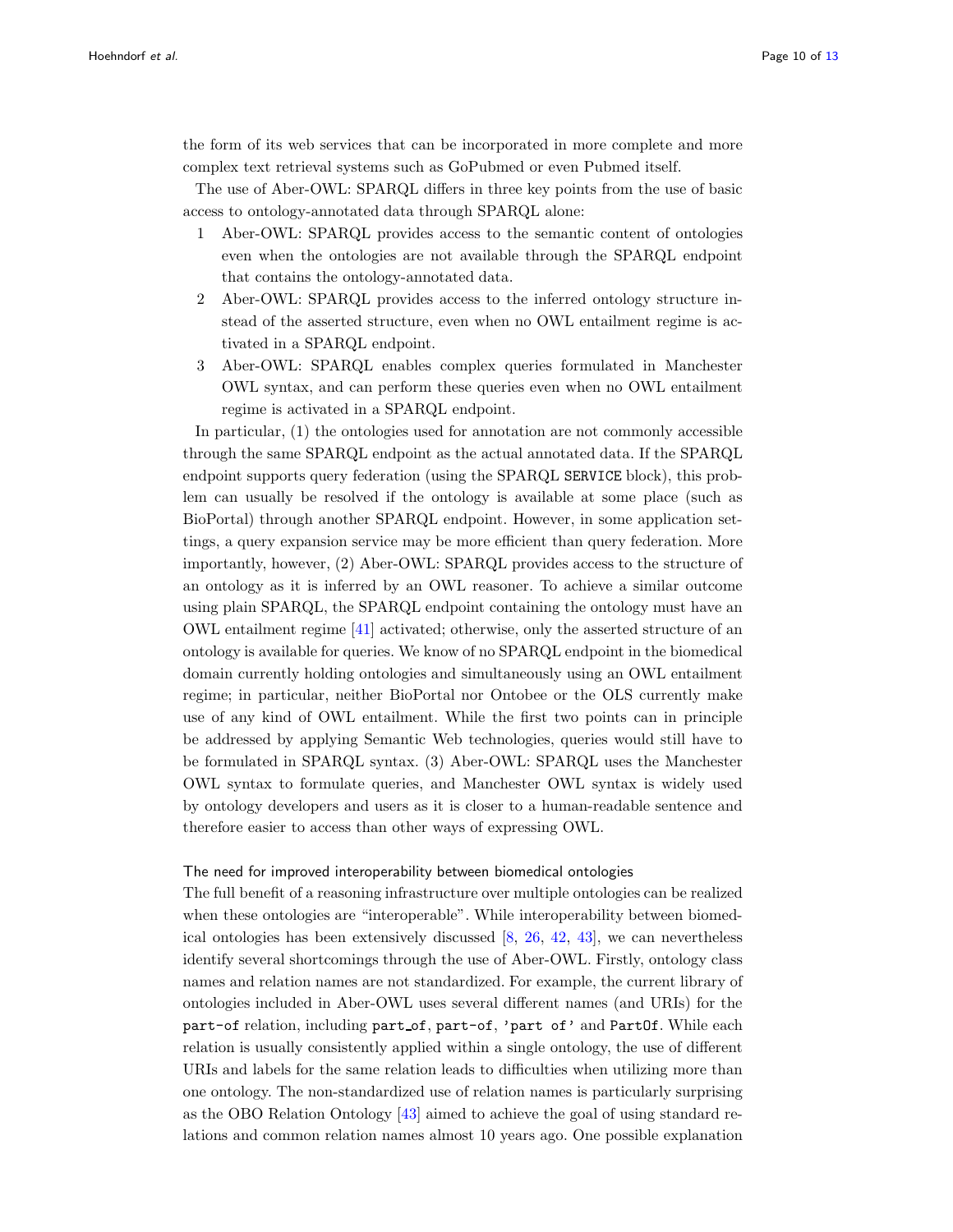for the observed heterogeneity is that the lack of tools and an infrastructure that could efficiently utilize the information in one or more ontology has made it less of a priority for ontology developers to focus on these aspects of interoperability.

Furthermore, using the Aber-OWL infrastructure, potential problems in ontologies can be identified. For example, we could identify, and subsequently correct, three unsatisfiable classes in the Neuro Behavior Ontology [\[44\]](#page-12-5) resulting from changes in the ontologies it imports. These problems are not easily detectable; moreover, they require the use of reasoning over more than one ontology, as well as frequent re-classifications. These tasks are vital for the effects that a change in one ontology has on other ontologies to be detected.

#### The ontology-based data access paradigm

With the Aber-OWL services, we propose to separate the processing of knowledge in ontologies and the retrieval of data annotated with these ontologies. Aber-OWL provides a reasoning infrastructure that can be queried either through its web interface or its web services, and a set of classes that satisfy a specified condition is returned. These sets of classes can then be used to retrieve data annotated with them, text that contains their label, or from a corpus of text or a formal data resource that references them. As such, Aber-OWL provides a framework for automatically accessing information that is annotated with ontologies or contains terms used to label classes in ontologies. When using Aber-OWL, access to the information in ontologies is not merely based on class names or identifiers but rather on the knowledge the ontologies contain and the inferences that can be drawn from it. This also enables the use of knowledge- and ontology-based access to data [\[6,](#page-10-7) [7\]](#page-10-8): data of interest is specified on the knowledge- or ontology-level [\[10\]](#page-11-1), and all possible classes that satisfy such a specification are inferred using an automated reasoner. The results of this inference process are then used to actually retrieve the data without the need to apply further inference.

### Acknowledgements

Author details

<span id="page-10-1"></span><span id="page-10-0"></span><sup>1</sup>Department of Computer Science, Aberystwyth University, Llandinam Building, SY23 3DB Aberystwyth, UK.  $^2$ Department of Physiology, Development & Neuroscience, University of Cambridge, Downing Street, CB2 3EG Cambridge, UK.

#### References

- <span id="page-10-2"></span>1. Grau, B., Horrocks, I., Motik, B., Parsia, B., Patelschneider, P., Sattler, U.: OWL 2: The next step for OWL. Web Semantics: Science, Services and Agents on the World Wide Web 6(4), 309–322 (2008)
- <span id="page-10-3"></span>2. Horrocks, I.: OBO flat file format syntax and semantics and mapping to OWL Web Ontology Language. Technical report, University of Manchester (March 2007). <http://www.cs.man.ac.uk/~horrocks/obo/>
- <span id="page-10-4"></span>3. Noy, N.F., Shah, N.H., Whetzel, P.L., Dai, B., Dorf, M., Griffith, N., Jonquet, C., Rubin, D.L., Storey, M.-A.A., Chute, C.G., Musen, M.A.: Bioportal: ontologies and integrated data resources at the click of a mouse. Nucleic acids research 37(Web Server issue), 170–173 (2009). doi:<10.1093/nar/gkp440>
- <span id="page-10-5"></span>4. Cote, R., Jones, P., Apweiler, R., Hermjakob, H.: The ontology lookup service, a lightweight cross-platform tool for controlled vocabulary queries. BMC Bioinformatics 7(1), 97 (2006). doi:<10.1186/1471-2105-7-97>
- <span id="page-10-6"></span>5. Jupp, S., Malone, J., Bolleman, J., Brandizi, M., Davies, M., Garcia, L., Gaulton, A., Gehant, S., Laibe, C., Redaschi, N., Wimalaratne, S.M., Martin, M., Le Novère, N., Parkinson, H., Birney, E., Jenkinson, A.M.: The EBI RDF platform: linked open data for the life sciences. Bioinformatics 30(9), 1338–1339 (2014). doi:<10.1093/bioinformatics/btt765>
- <span id="page-10-7"></span>6. Bienvenu, M., ten Cate, B., Lutz, C., Wolter, F.: Ontology-based data access: a study through disjunctive datalog, csp, and mmsnp. In: PODS, pp. 213–224 (2013)
- <span id="page-10-8"></span>7. Kontchakov, R., Lutz, C., Toman, D., Wolter, F., Zakharyaschev, M.: The combined approach to ontology-based data access. In: IJCAI, pp. 2656–2661 (2011)
- <span id="page-10-9"></span>8. Hoehndorf, R., Dumontier, M., Oellrich, A., Rebholz-Schuhmann, D., Schofield, P.N., Gkoutos, G.V.: Interoperability between biomedical ontologies through relation expansion, upper-level ontologies and automatic reasoning. PLOS ONE 6(7), 22006 (2011)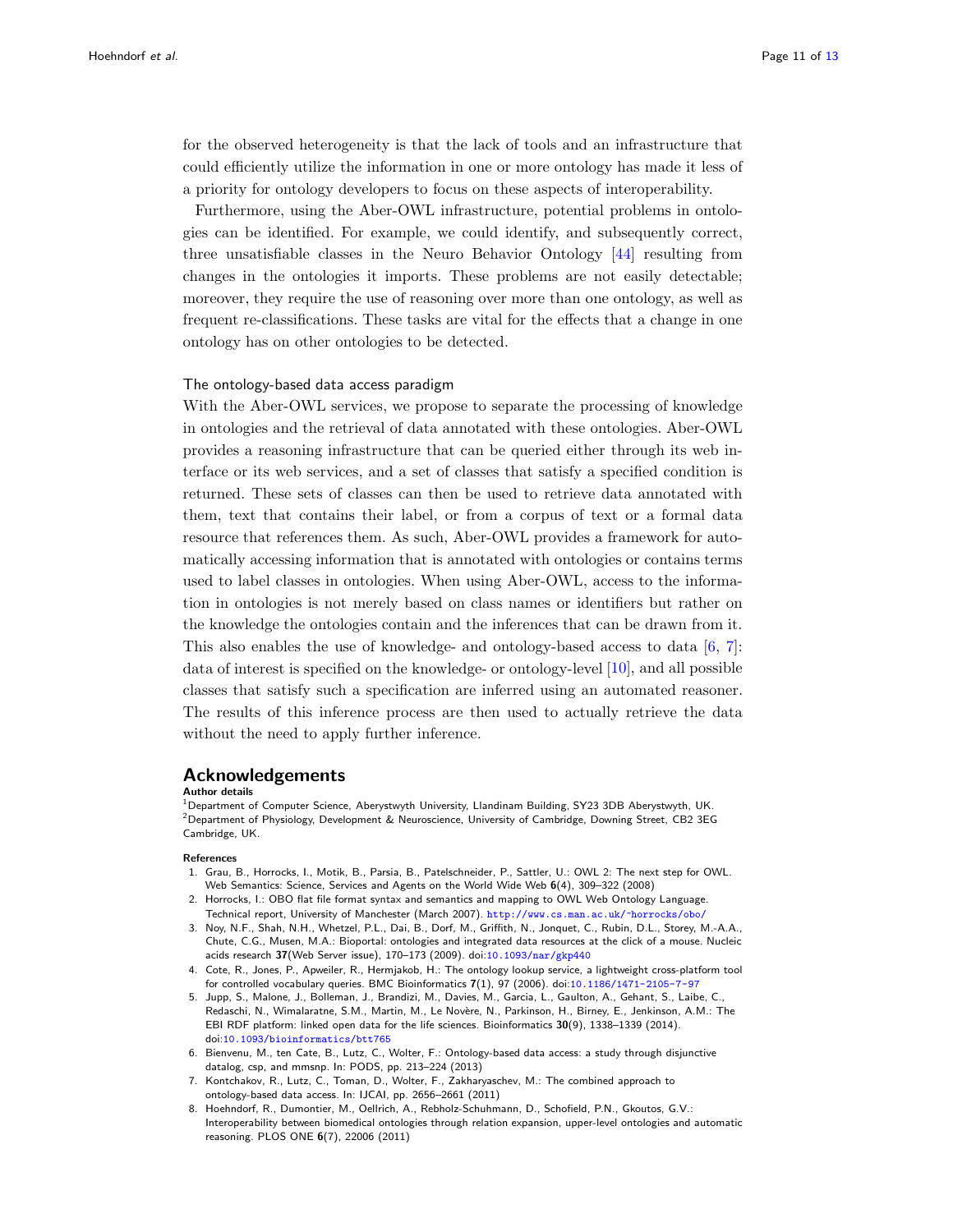- <span id="page-11-0"></span>9. Hoehndorf, R., Schofield, P.N., Gkoutos, G.V.: Phenomenet: a whole-phenome approach to disease gene discovery. Nucleic Acids Research 39(18), 119 (2011)
- <span id="page-11-1"></span>10. Guarino, N.: The ontological level. In: Casati, R., Smith, B., White, G. (eds.) Philosophy and the Cognitive Sciences, pp. 443–456. Hölder-Pichler-Tempsky, Vienna (1994)
- <span id="page-11-2"></span>11. Horridge, M., Bechhofer, S., Noppens, O.: Igniting the OWL 1.1 touch paper: The OWL API. In: Proceedings of OWLED 2007: Third International Workshop on OWL Experiences and Directions (2007)
- <span id="page-11-3"></span>12. Kazakov, Y., Krötzsch, M., Simančík, F.: Unchain my  $\mathcal{EL}$  reasoner. In: Proceedings of the 23rd International Workshop on Description Logics (DL'10). CEUR Workshop Proceedings. CEUR-WS.org, ??? (2011)
- <span id="page-11-4"></span>13. Motik, B., Grau, B.C., Horrocks, I., Wu, Z., Fokoue, A., Lutz, C.: Owl 2 web ontology language: Profiles. Recommendation, World Wide Web Consortium (W3C) (2009)
- <span id="page-11-5"></span>14. Hoehndorf, R., Dumontier, M., Oellrich, A., Wimalaratne, S., Rebholz-Schuhmann, D., Schofield, P., Gkoutos, G.V.: A common layer of interoperability for biomedical ontologies based on OWL EL. Bioinformatics 27(7), 1001–1008 (2011)
- <span id="page-11-6"></span>15. Motik, B., Shearer, R., Horrocks, I.: Hypertableau Reasoning for Description Logics. Journal of Artificial Intelligence Research 36, 165–228 (2009)
- <span id="page-11-7"></span>16. Sirin, E., Parsia, B.: Pellet: An OWL DL reasoner. In: Haarslev, V., Möller, R. (eds.) Proceedings of the 2004 International Workshop on Description Logics, DL2004, Whistler, British Columbia, Canada, Jun 6-8. CEUR Workshop Proceedings, vol. 104. CEUR-WS.org, Aachen, Germany (2004)
- <span id="page-11-8"></span>17. Horridge, M., Drummond, N., Goodwin, J., Rector, A., Stevens, R., Wang, H.H.: The Manchester OWL Syntax. Proc. of the 2006 OWL Experiences and Directions Workshop (OWL-ED2006) (2006)
- <span id="page-11-9"></span>18. Bray, T.: The JavaScript Object Notation (JSON) Data Interchange Format. IETF (2014) <http://www.ietf.org/rfc/rfc7159.txt>
- <span id="page-11-10"></span>19. The jQuery Project: jQuery: The write less, do more, JavaScript library. <http://jquery.com>
- <span id="page-11-11"></span>20. Garrett, J.J.: Ajax: A New Approach to Web Applications. <http://www.adaptivepath.com/ideas/essays/archives/000385.php> (2005)
- <span id="page-11-12"></span>21. The Apache Software Foundation: Apache Lucene. <http://lucene.apache.org>
- <span id="page-11-13"></span>22. U.S. National Library of Medicine: 2014 MEDLINE/PubMed Baseline Distribution. [http://www.nlm.nih.gov/bsd/licensee/2014\\_stats/baseline\\_doc.html](http://www.nlm.nih.gov/bsd/licensee/2014_stats/baseline_doc.html)
- <span id="page-11-14"></span>23. U.S. National Library of Medicine: PubMed Central. <http://www.ncbi.nlm.nih.gov/pmc/>
- <span id="page-11-15"></span>24. Belleau, F., Nolin, M., Tourigny, N., Rigault, P., Morissette, J.: Bio2RDF: Towards a mashup to build bioinformatics knowledge systems. Journal of Biomedical Informatics 41(5), 706–716 (2008). doi:<10.1016/j.jbi.2008.03.004>
- <span id="page-11-16"></span>25. Gutteridge, C.: SPARQL RDF Library for PHP. <http://graphite.ecs.soton.ac.uk/sparqllib/>
- <span id="page-11-17"></span>26. Smith, B., Ashburner, M., Rosse, C., Bard, J., Bug, W., Ceusters, W., Goldberg, L.J., Eilbeck, K., Ireland, A., Mungall, C.J., Leontis, N., Serra, P.R., Ruttenberg, A., Sansone, S.A., Scheuermann, R.H., Shah, N., Whetzel, P.L., Lewis, S.: The OBO Foundry: coordinated evolution of ontologies to support biomedical data integration. Nat Biotech 25(11), 1251–1255 (2007)
- <span id="page-11-18"></span>27. Köhler, S., Doelken, S.C., Ruef, B.J., Bauer, S., Washington, N., Westerfield, M., Gkoutos, G., Schofield, P., Smedley, D., Lewis, S.E., Robinson, P.N., Mungall, C.J.: Construction and accessibility of a cross-species phenotype ontology along with gene annotations for biomedical research. F1000Research 2 (2013). doi:<10.12688/f1000research.2-30.v1>
- <span id="page-11-19"></span>28. Robinson, P.N., Koehler, S., Bauer, S., Seelow, D., Horn, D., Mundlos, S.: The human phenotype ontology: a tool for annotating and analyzing human hereditary disease. American journal of human genetics 83(5), 610–615 (2008). doi:<10.1016/j.ajhg.2008.09.017>
- <span id="page-11-20"></span>29. Ashburner, M., Ball, C.A., Blake, J.A., Botstein, D., Butler, H., Cherry, M.J., Davis, A.P., Dolinski, K., Dwight, S.S., Eppig, J.T., Harris, M.A., Hill, D.P., Tarver, L.I., Kasarskis, A., Lewis, S., Matese, J.C., Richardson, J.E., Ringwald, M., Rubin, G.M., Sherlock, G.: Gene ontology: tool for the unification of biology. Nature Genetics 25(1), 25–29 (2000). doi:<10.1038/75556>
- <span id="page-11-21"></span>30. Ruttenberg, A., Courtot, M., Mungall, C.J.: OBO Foundry Identifier Policy. <http://www.obofoundry.org/id-policy.shtml>
- <span id="page-11-22"></span>31. The Uniprot Consortium: The universal protein resource (uniprot). Nucleic Acids Res 35(Database issue) (2007)
- <span id="page-11-23"></span>32. Beck, T., Hastings, R.K., Gollapudi, S., Free, R.C., Brookes, A.J.: GWAS Central: a comprehensive resource for the comparison and interrogation of genome-wide association studies. Eur J Hum Genet 22(7), 949–52 (2014)
- <span id="page-11-24"></span>33. Mungall, C., Gkoutos, G., Smith, C., Haendel, M., Lewis, S., Ashburner, M.: Integrating phenotype ontologies across multiple species. Genome Biology  $11(1)$ , 2 (2010). doi:<10.1186/gb-2010-11-1-r2>
- <span id="page-11-25"></span>34. Z, X., C, M., A, R., Y, H.: Ontobee: A linked data server and browser for ontology terms. In: Proceedings of International Conference on Biomedical Ontology, pp. 279–281 (2011)
- <span id="page-11-26"></span>35. Tudose, I., Hastings, J., Muthukrishnan, V., Owen, G., Turner, S., Dekker, A., Kale, N., Ennis, M., Steinbeck, C.: Ontoquery: easy-to-use web-based owl querying. Bioinformatics 29(22), 2955–2957 (2013). doi:<10.1093/bioinformatics/btt514>
- <span id="page-11-27"></span>36. Jupp, S., Stevens, R., Hoehndorf, R.: Logical gene ontology annotations (goal): exploring gene ontology annotations with owl. Journal of Biomedical Semantics 3(Suppl 1), 3 (2012). doi:<10.1186/2041-1480-3-S1-S3>
- <span id="page-11-28"></span>37. Doms, A., Schroeder, M.: GoPubMed: exploring PubMed with the Gene Ontology. Nucleic Acids Res 33(Web Server issue), 783–786 (2005)
- <span id="page-11-29"></span>38. Nelson, S.J., Schopen, M., Savage, A.G., Schulman, J.L., Arluk, N.: The MeSH translation maintenance system: Structure, interface design, and implementation. In: Proceedings of the 11th World Congress on Medical Informatics, pp. 67–69. IOS Press, Amsterdam (2004)
- <span id="page-11-30"></span>39. Gaudan, S., Jimeno Yepes, A., Lee, V., Rebholz-Schuhmann, D.: Combining evidence, specificity, and proximity towards the normalization of gene ontology terms in text. EURASIP journal on bioinformatics & systems biology (2008)